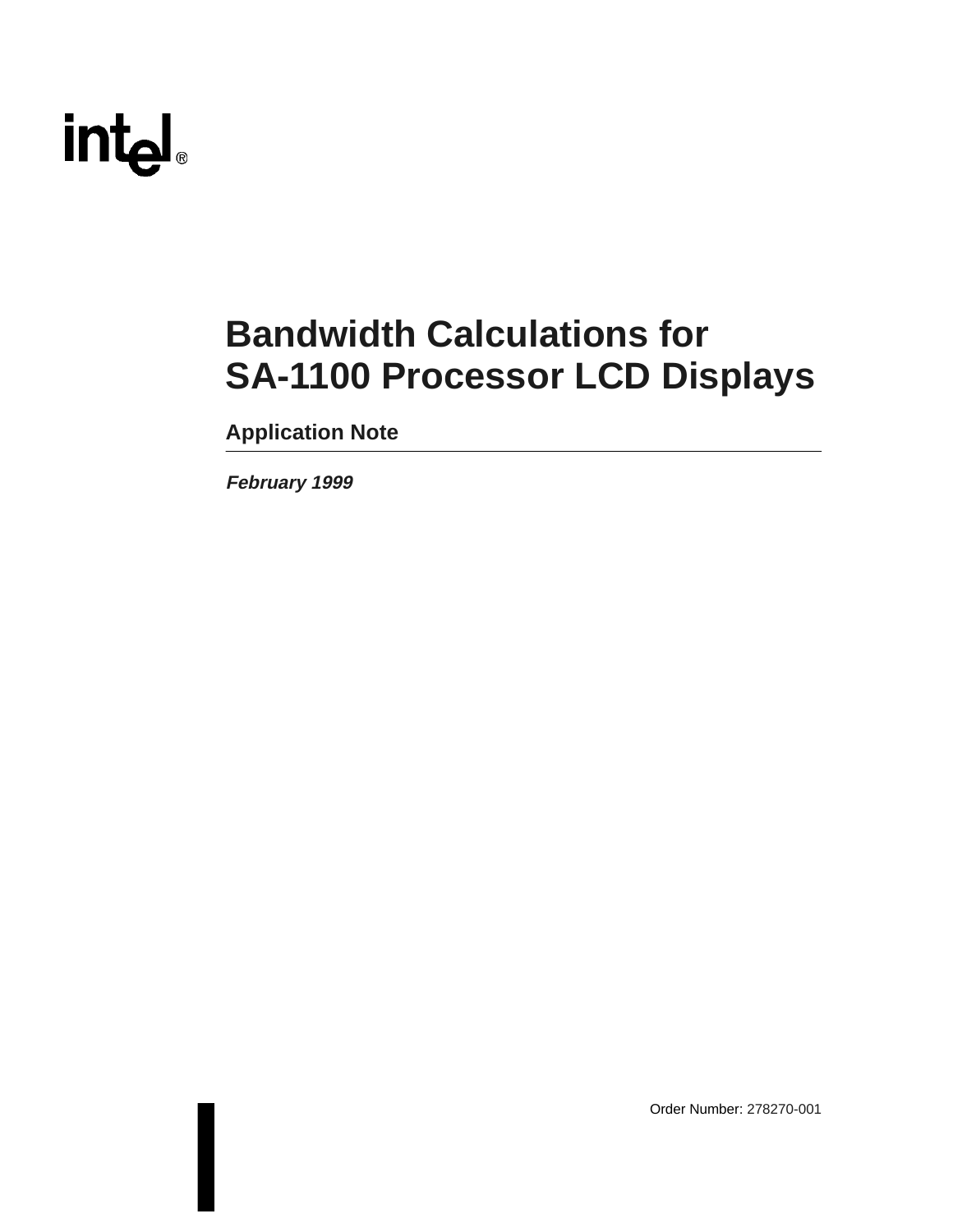## **intal**

Information in this document is provided in connection with Intel products. No license, express or implied, by estoppel or otherwise, to any intellectual property rights is granted by this document. Except as provided in Intel's Terms and Conditions of Sale for such products, Intel assumes no liability whatsoever, and Intel disclaims any express or implied warranty, relating to sale and/or use of Intel products including liability or warranties relating to fitness for a particular purpose, merchantability, or infringement of any patent, copyright or other intellectual property right. Intel products are not intended for use in medical, life saving, or life sustaining applications.

Intel may make changes to specifications and product descriptions at any time, without notice.

Contact your local Intel sales office or your distributor to obtain the latest specifications and before placing your product order.

Copies of documents which have an ordering number and are referenced in this document, or other Intel literature may be obtained by calling 1-800-548-4725 or by visiting Intel's website at http://www.intel.com.

Copyright © Intel Corporation, 1999

ARM and the ARM Powered logo are trademarks and StrongARM is a registered trademark of ARM Limited.

\*Third-party brands and names are the property of their respective owners.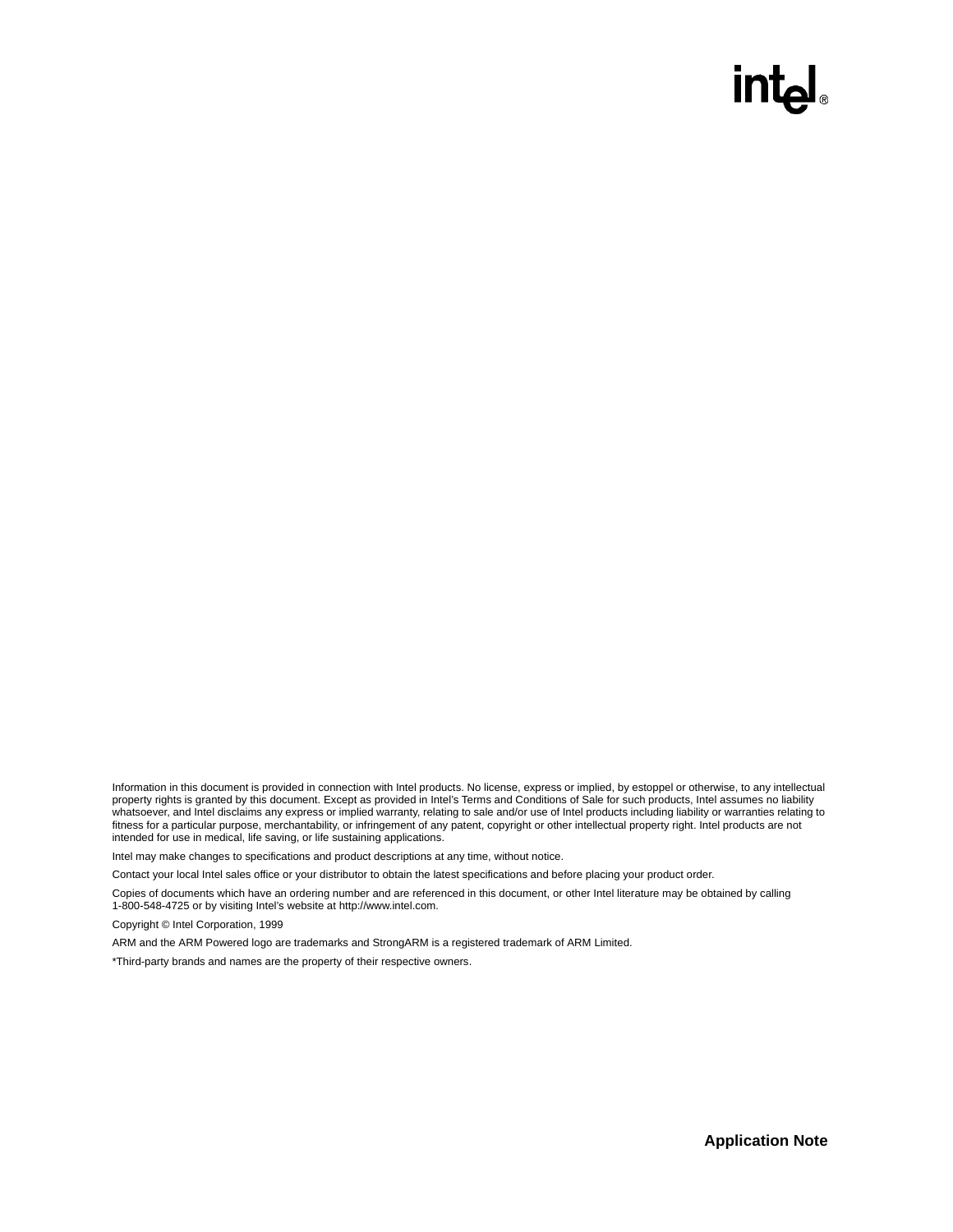

| 1.0 |     |                                                                       |  |
|-----|-----|-----------------------------------------------------------------------|--|
| 2.0 |     |                                                                       |  |
|     | 2.1 |                                                                       |  |
| 3.0 |     |                                                                       |  |
| 4.0 |     |                                                                       |  |
|     | 41  | 4.1.1 Bandwidth Calculations for Typical System Parameters 8          |  |
|     | 4.2 | Example 1: Calculated Maximum Screen Refresh Rate for 640x480 Screen, |  |

## **Figures**

| 2 |  |
|---|--|

## **Tables**

| 2 |  |
|---|--|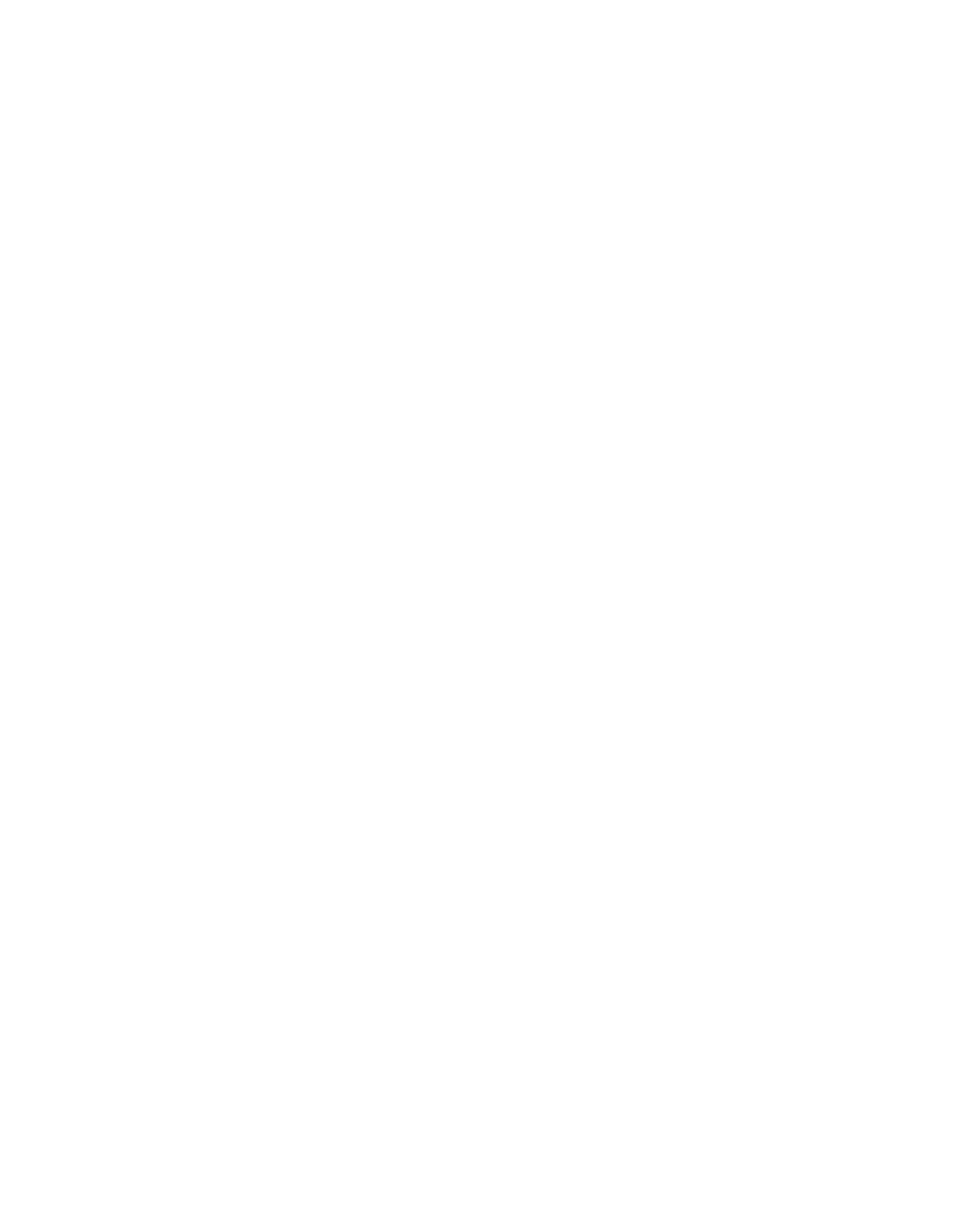

## <span id="page-4-0"></span>**1.0 Introduction**

This document describes the process for calculating the bandwidth of data that can be transferred to the LCD display from a StrongARM™ SA-1100 device.

This application note should be used in conjunction with the following manuals:

- *SA-1100 Microprocessor Technical Reference Manual* (278088)
- *StrongARM™ SA-1100 Microprocessor Specification Update* (278105)

## <span id="page-4-1"></span>**2.0 System Organization**

Both the type of memory and the placement of memory will drastically affect the memory bandwidth for the SA-1100 design. Many different types of memory can be used, each with different speeds:

- DRAM—typically 25ns CAS burst cycle time.
- SRAM—typically 5ns to 50ns access time.
- ROM Flash—typically up to 150ns access time.

The SA-1100 processor will typically support up to four component loads and three inches of etch. For additional input/output support, buffers must be used to disperse signals, which incur approximately 10ns of round-trip delay.

[Figure 1](#page-4-2) shows an efficient system organization with the pin bus providing immediate access to the fastest memory components—the DRAM and SRAM. The buffered pin bus does incur approximately 10ns of delay to the slowest memory components—the flash or ROM, but this delay only affects their access time by approximately 6%.

#### <span id="page-4-2"></span>**Figure 1. Efficient System Organization of Memory**

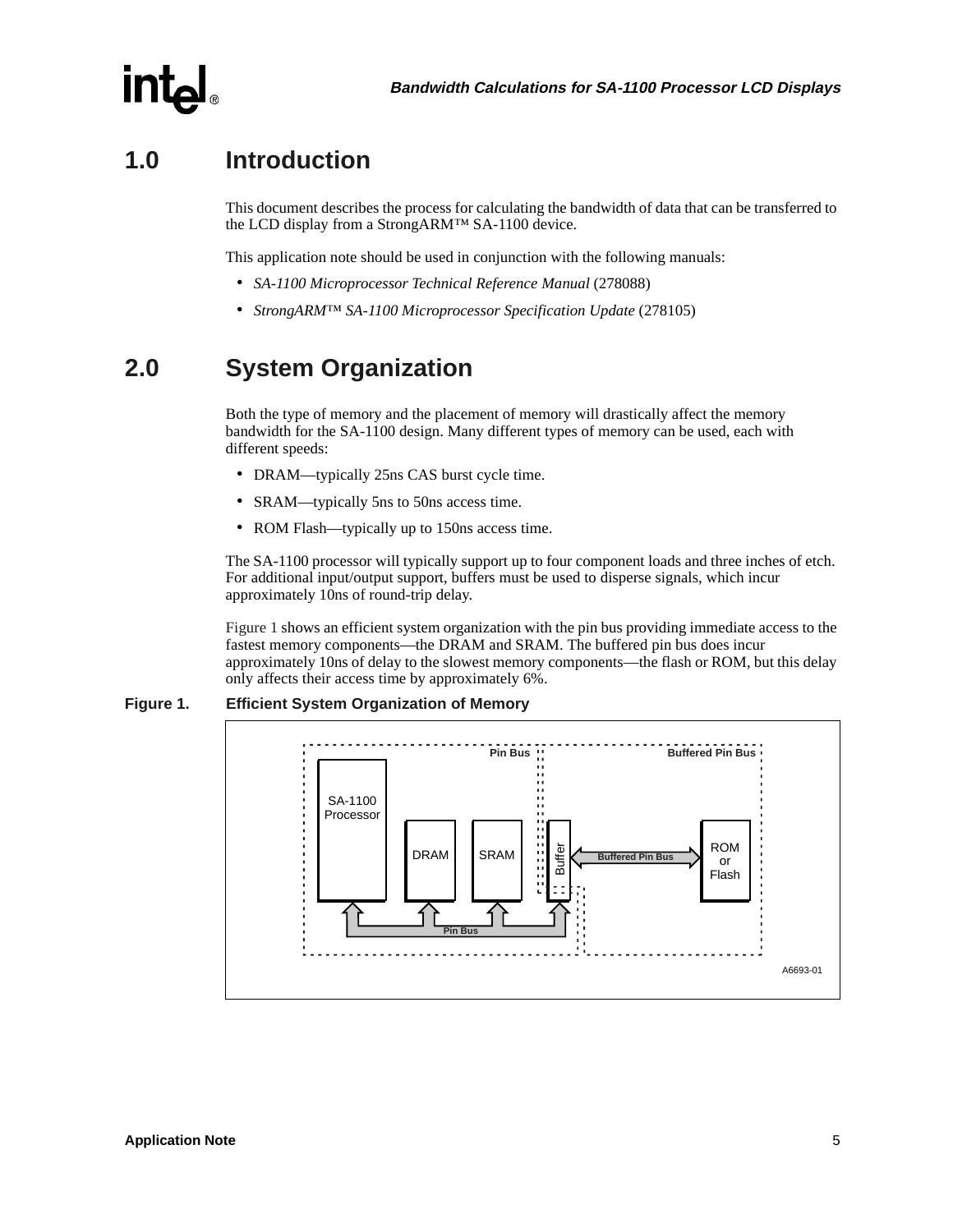

### <span id="page-5-0"></span>**2.1 Inefficient System Organization**

[Figure 2](#page-5-2) shows an inefficient system organization with access to all of the components through the buffer. The buffer adds an additional 10ns of round-trip delay that increases the access time to the SRAM and DRAM by 50%.

<span id="page-5-2"></span>



## <span id="page-5-1"></span>**3.0 Bandwidths for LCD Displays**

[Table 1](#page-5-3) shows the range and bandwidth requirements for a variety of typical display sizes and pixel depths. These bandwidth requirements were calculated using the following formula:

length  $\times$  width  $\times$  bits per pixel  $\times$  refresh rate  $\times$  blanking factor of 1.2 8 (for bytes)

*Note:* Because 12 bits are stored in memory as 16 bits, the bandwidth for 12 bits and 16 bits is the same.

| Length $\times$ Width | <b>Bit per Pixel</b> | <b>Bandwidth Requirements</b> |
|-----------------------|----------------------|-------------------------------|
| $1024 \times 1024$    | 1                    | 9.437 MB/s                    |
| $1024 \times 1024$    | 2                    | 18.874 MB/s                   |
| $1024 \times 1024$    | 4                    | 37.748 MB/s                   |
| $1024 \times 1024$    | 8                    | 75.497 MB/s                   |
| $1024 \times 1024$    | 12                   | 151 MB/s                      |
| $1024 \times 1024$    | 16                   | 151 MB/s                      |
| $1024 \times 768$     | 1                    | 7.077 MB/s                    |
| $1024 \times 768$     | 2                    | 14.155 MB/s                   |
| $1024 \times 768$     | 4                    | 28.311 MB/s                   |

#### <span id="page-5-3"></span>**Table 1. Bandwidth Requirements with 60 Hz Refresh (Sheet 1 of 2)**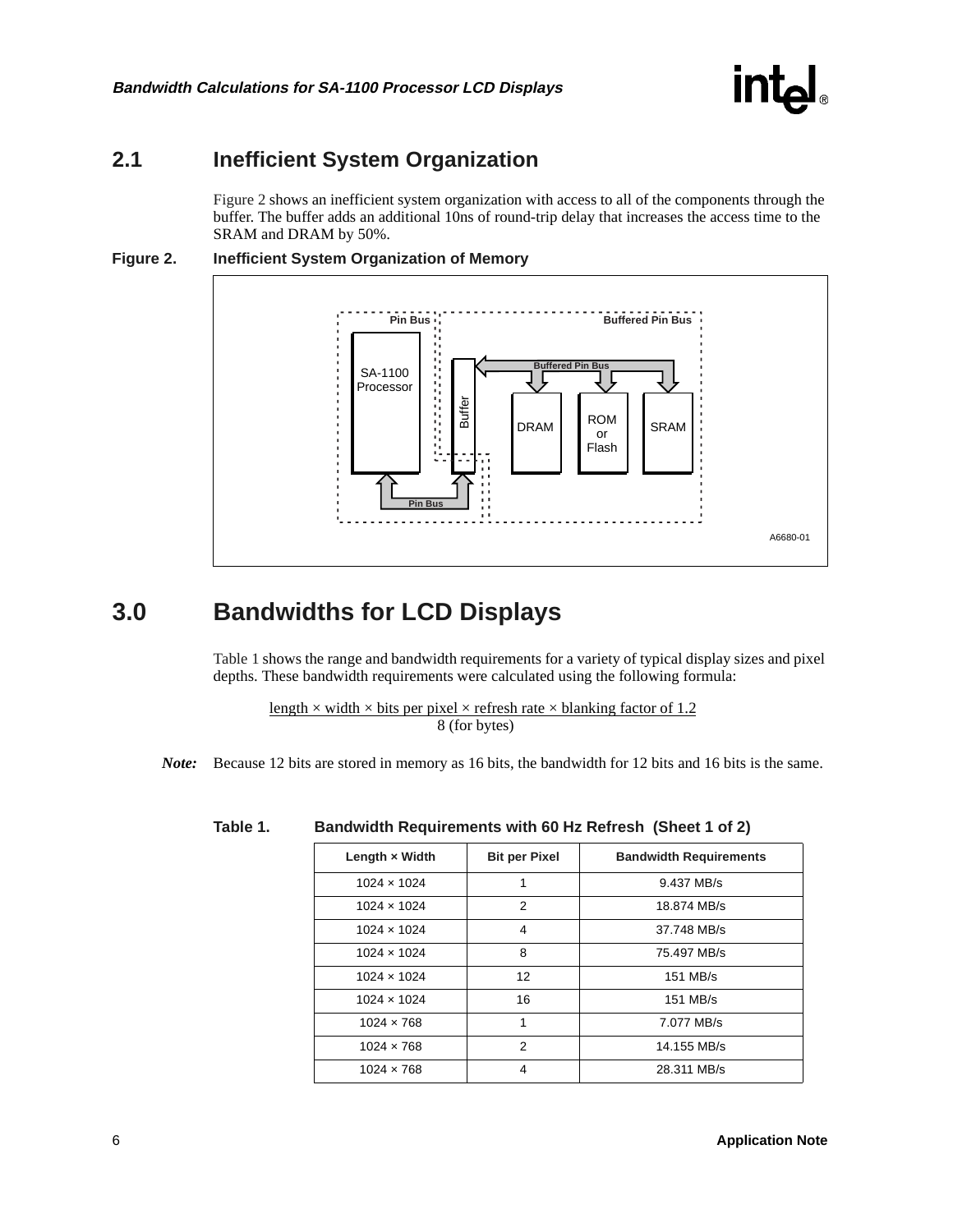| Length x Width    | <b>Bit per Pixel</b> | <b>Bandwidth Requirements</b> |
|-------------------|----------------------|-------------------------------|
| $1024 \times 768$ | 8                    | 56.623 MB/s                   |
| $1024 \times 768$ | 12                   | 113 MB/s                      |
| $1024 \times 768$ | 16                   | 113 MB/s                      |
| $800 \times 600$  | $\mathbf{1}$         | 4.32 MB/s                     |
| $800 \times 600$  | $\overline{2}$       | 8.64 MB/s                     |
| $800 \times 600$  | 4                    | 17.28 MB/s                    |
| $800 \times 600$  | 8                    | 34.56 MB/s                    |
| $800 \times 600$  | 12                   | 69.12 MB/s                    |
| $800 \times 600$  | 16                   | 69.12 MB/s                    |
| $640 \times 480$  | 1                    | 2.764 MB/s                    |
| $640 \times 480$  | $\overline{2}$       | 5.529 MB/s                    |
| $640 \times 480$  | 4                    | 11.059 MB/s                   |
| $640 \times 480$  | 8                    | 22.118 MB/s                   |
| $640 \times 480$  | 12                   | 44.236 MB/s                   |
| $640 \times 480$  | 16                   | 44.236 MB/s                   |
| $320 \times 240$  | $\mathbf{1}$         | 691 KHz                       |
| $320 \times 240$  | $\overline{2}$       | 1.382 MB/s                    |
| $320 \times 240$  | 4                    | 2.764 MB/s                    |
| $320 \times 240$  | 8                    | 5.529 MB/s                    |
| $320 \times 240$  | 12                   | 11.059 MB/s                   |
| $320 \times 240$  | 16                   | 11.059 MB/s                   |

| Table 1. | Bandwidth Requirements with 60 Hz Refresh (Sheet 2 of 2) |  |
|----------|----------------------------------------------------------|--|
|----------|----------------------------------------------------------|--|

## <span id="page-6-0"></span>**4.0 Calculating Maximum Bandwidth**

The maximum LCD bandwidth calculation determines a sustainable LCD bandwidth without DMA starvation based upon a specific CPU speed, DRAM, flash, and PCMCIA timing.

This calculation is based on the following worst case situation:

- The LCD is running with a background of constant worst case long memory cycles (typically flash eight burst).
- The LCD DMA requests result in at least every other bus cycle being arbitrated in favor of the LCD such that the memory bus traffic is a continuous sequence of interleaved LCD DMA four bursts and flash eight bursts.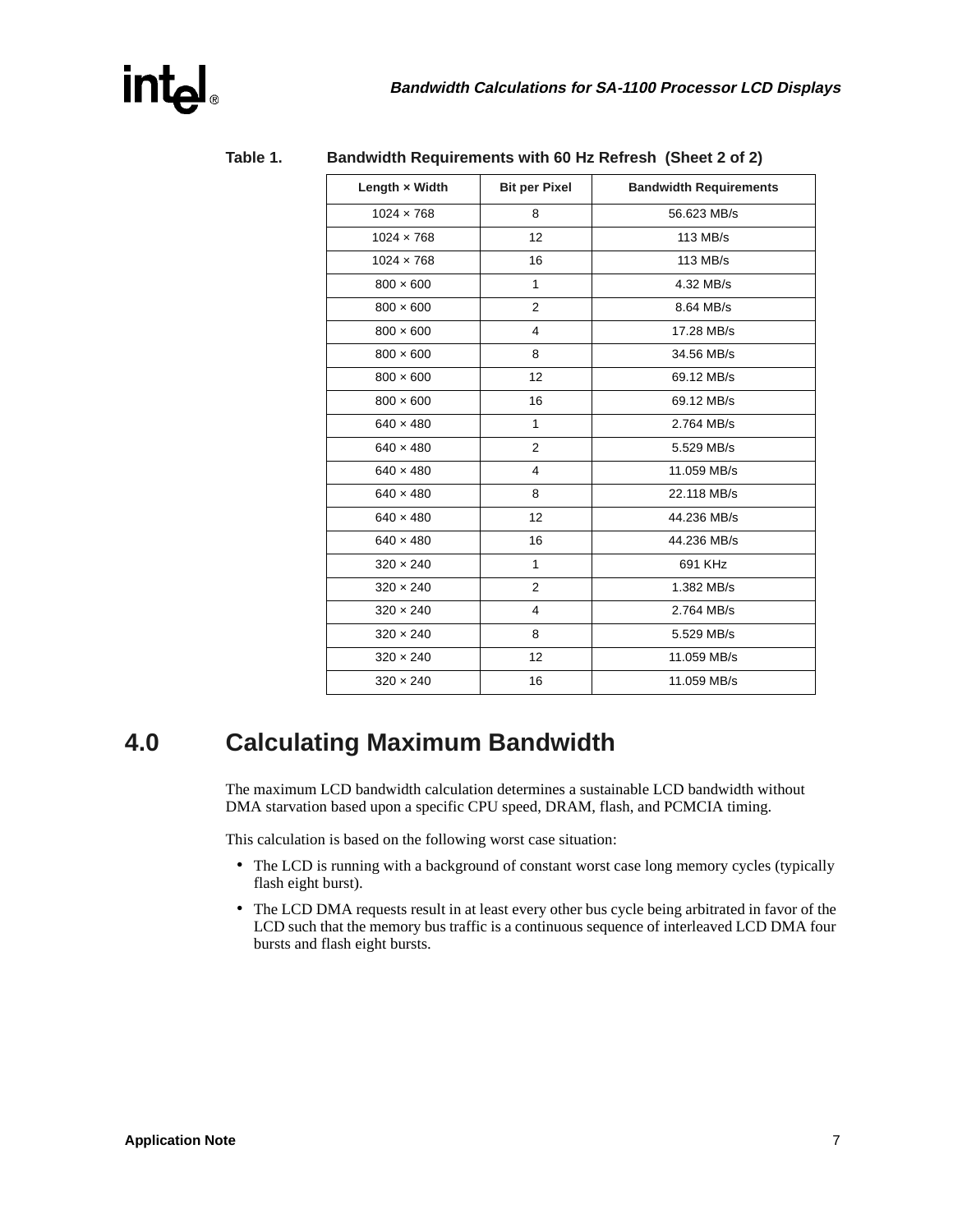

### <span id="page-7-0"></span>**4.1 LCD Bandwidth Formula**

The LCD bandwidth formula can be used to determine if any given LCD configuration and SA-1100 system timing will function without visible video artifacts. It can also be used to determine the maximum LCD refresh rate for any given LCD and SA-1100 system timing set.

The formula for calculating the maximum sustainable LCD bandwidth is:

 $LCDbw = 15/(Pdma+Plcyc)$ 

#### Where:

- LCDbw is the number of megabytes per second (MB/s) of sustainable LCD bandwidth.
- 15 is the number of bytes in a four-cycle burst minus one. The minus one accounts for DRAM refresh overhead.
- Pdma is the period in microseconds of a LCD DMA DRAM four word burst, including precharge time.
- Plcyc is the period in microseconds of the longest bus cycle, which typically is a burst of eight from flash or ROM including precharge time, or a PCMCIA cycle.
- *Note:* The PCMCIA timing for the SA-1100 processor is reset to the longest possible cycle length upon power-up. The application should re-program the MECR register to adjust the PCMCIA cycle time appropriate to the system design requirements.

#### <span id="page-7-1"></span>**4.1.1 Bandwidth Calculations for Typical System Parameters**

The type of instruction execution and the type of memory will drastically affect bandwidth as shown in [Table 2.](#page-7-2)

| <b>Operation</b>                | Pdma                                        | <b>Plcyc</b>                                       | <b>Bytes/Second</b> |
|---------------------------------|---------------------------------------------|----------------------------------------------------|---------------------|
| Execute in Place (XIP)          | Slow DRAM (60 nS) with a                    | Standard ROM (120 ns) with                         | $12$ MB/s           |
| with Cache enabled <sup>1</sup> | Pdma of 0.25 us                             | a Plcyc of 1.0 us                                  |                     |
| Execute in Place (XIP)          | Slow DRAM (60 nS) with a                    | Standard ROM (120 ns) with                         | $32$ MB/s           |
| with Cache disabled             | Pdma of 0.25 us                             | a Plcyc of 0.22 us                                 |                     |
| <b>XIP</b>                      | Fast DRAM (50 nS) with a<br>Pdma of 0.15 µs | Page mode $ROM2$ (25 ns)<br>with a Plcyc of 0.4 µs | 27.272 MB/s         |
| <b>Execution from DRAM</b>      | Fast DRAM (50 nS) with a                    | Fast DRAM (50 ns) with a                           | 38.961 MB/s         |
| only                            | Pdma of $0.15 \mu s$                        | Plcyc of 0.235 us                                  |                     |

#### <span id="page-7-2"></span>**Table 2. Bandwidth with Different Hardware and Software**

<sup>1.</sup> Enabling the cache increases the Plcyc parameter by up to eight times.<br><sup>2.</sup> Using Intel's 3 Volt Fast Boot Block Flash memory device (28160K3) with the SA-1100 programmed for burst ROM reads (page mode flash).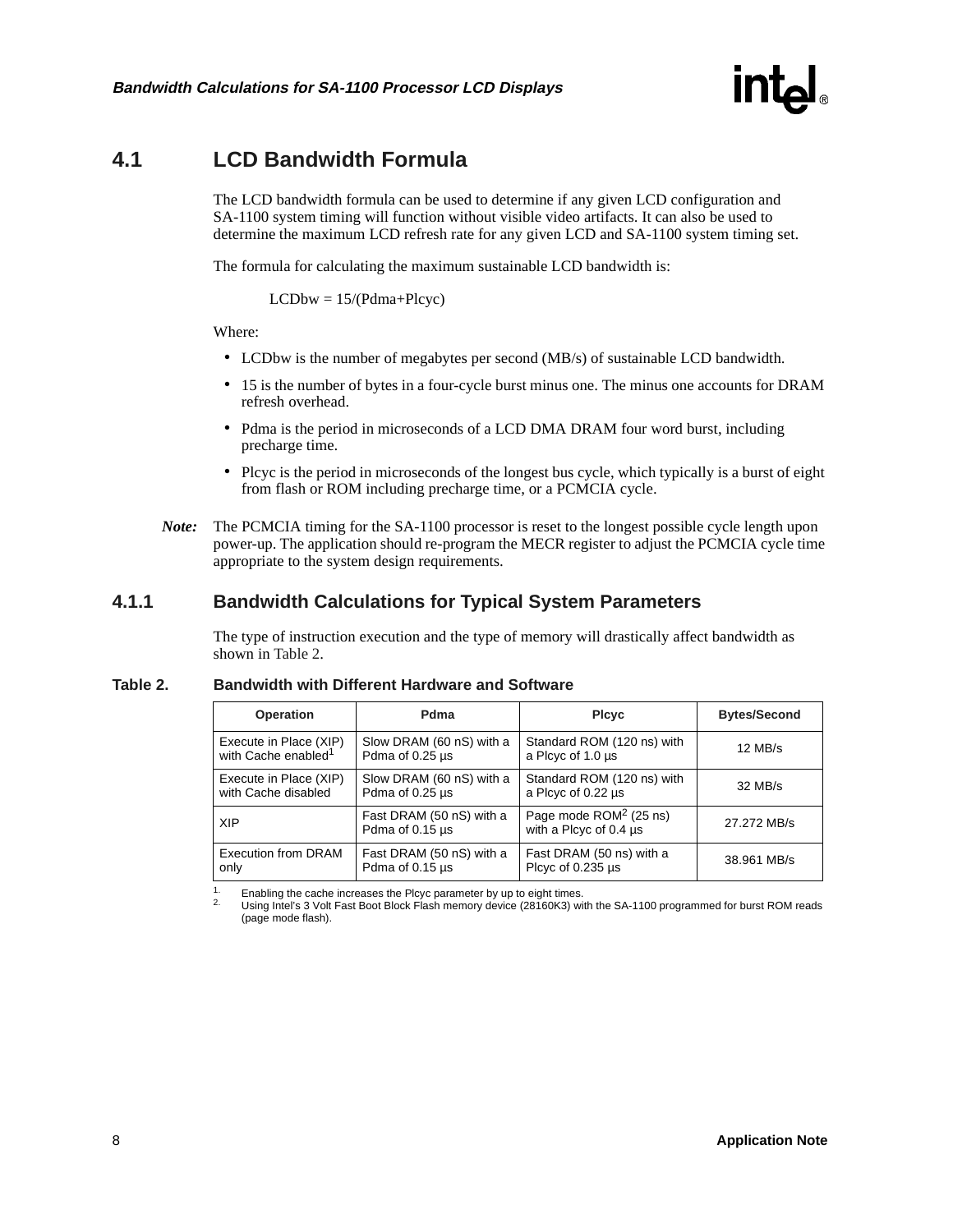

### <span id="page-8-0"></span>**4.2 Example 1: Calculated Maximum Screen Refresh Rate for 640×480 Screen, 8bpp**

Determine the maximum sustainable bandwidth with the following parameters:

- Pdma =  $0.3\mu s$  (20ns DRAM)
- Plcyc =  $1.0\mu s$
- 8 bits per pixel (bpp)
- $640\times480$  screen

Use the following procedure to determine the highest possible screen refresh rate:

- 1. Determine the display requirements by multiplying length times width. Using the above parameters,  $640 \times 480 \times 8$ bpp = 2,457,600. To determine the number of bytes, divide 2,457,600 by 8, which equals 307,200 bytes. Consider a blanking factor of 1.2, which is about 20% and typically ranges from 10% to 25%. This results in  $307,200 \times 1.2 = 368,640$ , which is the effective bytes per screen.
- 2. Calculate the period of Pdma plus Plcyc, which is.3 µs plus 1.0 µs, for a total of 1.3 µs. The frequency is the reciprocal of 1.3 µs, which is 769,230 Hz for 1/15 of the bytes.
- 3. Multiply 15 times the frequency, which results in 11,538,461 bytes per second or about 11.5 MB/s. The maximum sustainable bandwidth is 11.5 MB/s from the 20 ns DRAM while not executing XIP instructions.
- 4. Calculate the maximum screen refresh rate by dividing the maximum sustainable bandwidth by the effective bytes per screen. This results in 11.5 MB/s divided by 368,640 that equals 31.3 Hz. The maximum screen refresh rate using these system parameters is 31.3 Hz.

#### <span id="page-8-1"></span>**4.2.1 Error Interrupt Mask**

To maximize bandwidth, the error interrupt mask should be set to a one to block the generation of interrupt requests. The error interrupt mask is only enabled while developing software to determine overflow and underflow operations.

For more information on the error interrupt mask, see the *StrongARM™ SA-1100 Microprocessor Technical Reference Manual*.